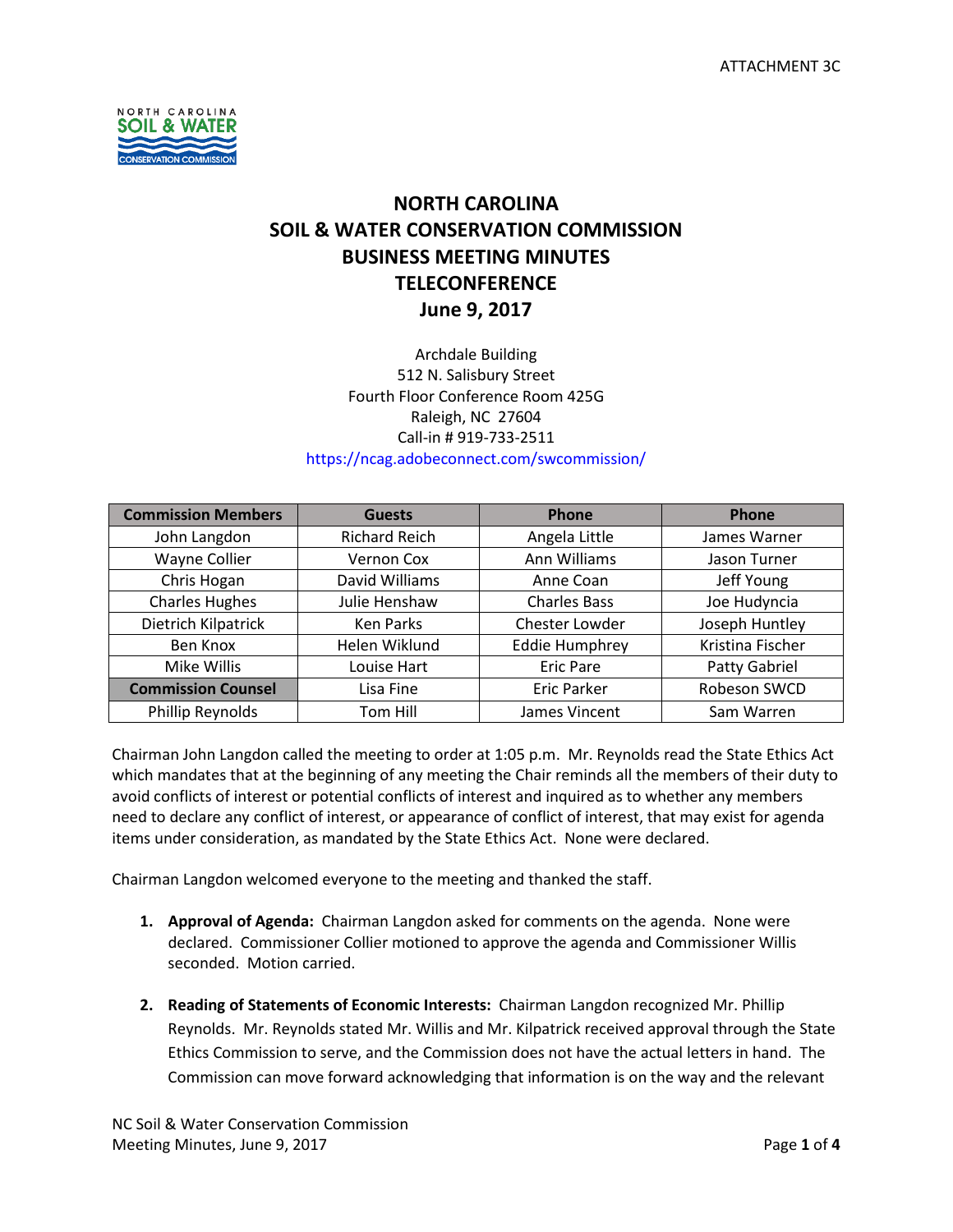portions of those evaluations will be read at the next Commission Meeting. The copies of the letters will be maintained at the Division's Office.

**3. Disaster Response Program of 2016:** Chairman Langdon recognized Deputy Director Williams to present

Deputy Director Williams stated the need to provide additional flexibility for the road and pond repairs already completed out of necessity after Hurricane Matthew. A team looked at several roads and ponds that had already been repaired, prior to the last Commission Meeting. The Commission previously stated they would consider allowing some additional practices that might not meet the full NRCS standard. The Commission recognized that work had to be done and could not wait for a proper design with a regular Agricultural Water Resources Assistance Program or Agriculture Cost Share Program practice installation to get the work done due to this emergency. The team put together some proposed language for the Commission's consideration to allow for a cost share payment for these practices that may not meet NRCS standard, and the Division believes are worthy of receiving some cost share support albeit not at 75%.

Deputy Director Williams stated the first interim practice is the Emergency Access Restoration, and it does not reference the existing NRCS standard. The Division is asking the Commission to approve this interim practice for use in this emergency. Deputy Director Williams discussed the purpose of the practice. This is for work already completed; the work going forward would have to meet all the current NRCS standards.

Mr. Reynolds recommended changing the Definition/Purpose from a certain date, which reads, "The practice only applies to emergency access roads repaired prior to XX/XX/2017." Now reads, "The practice only applies to emergency access roads repaired prior to adoption of this policy."

Deputy Director Williams read each policy and explained the purpose for each. It was noted there is a slight change in Policy 2, which originally read, "Exposed soil slopes shall be a 2:1 or flatter with grass vegetation. Slopes steeper than 2:1 may require additional considerations for stability." The current version reads, "Exposed soil slopes shall be stable and protected from erosion, but slopes steeper than 2:1 may require additional considerations for stability." Staff received feedback, and the original policy language was thought to be too restrictive for work already completed. The revised language is intended to give the Division additional flexibility to approve some emergency repairs at a reduced cost share amount, where a vegetated side slope of 2:1 is not feasible.

Chairman Langdon stated the Commissioners need to be clear what the change is today for Policy 2.

Deputy Director Williams continued to read through Policy 3, For Crossings, Items a-h, and Policies 4, 5, and 6.

Mr. Reynolds recommended changing Policy 6 which begins, "Anyone with job experience" to read "Staff with sufficient experience."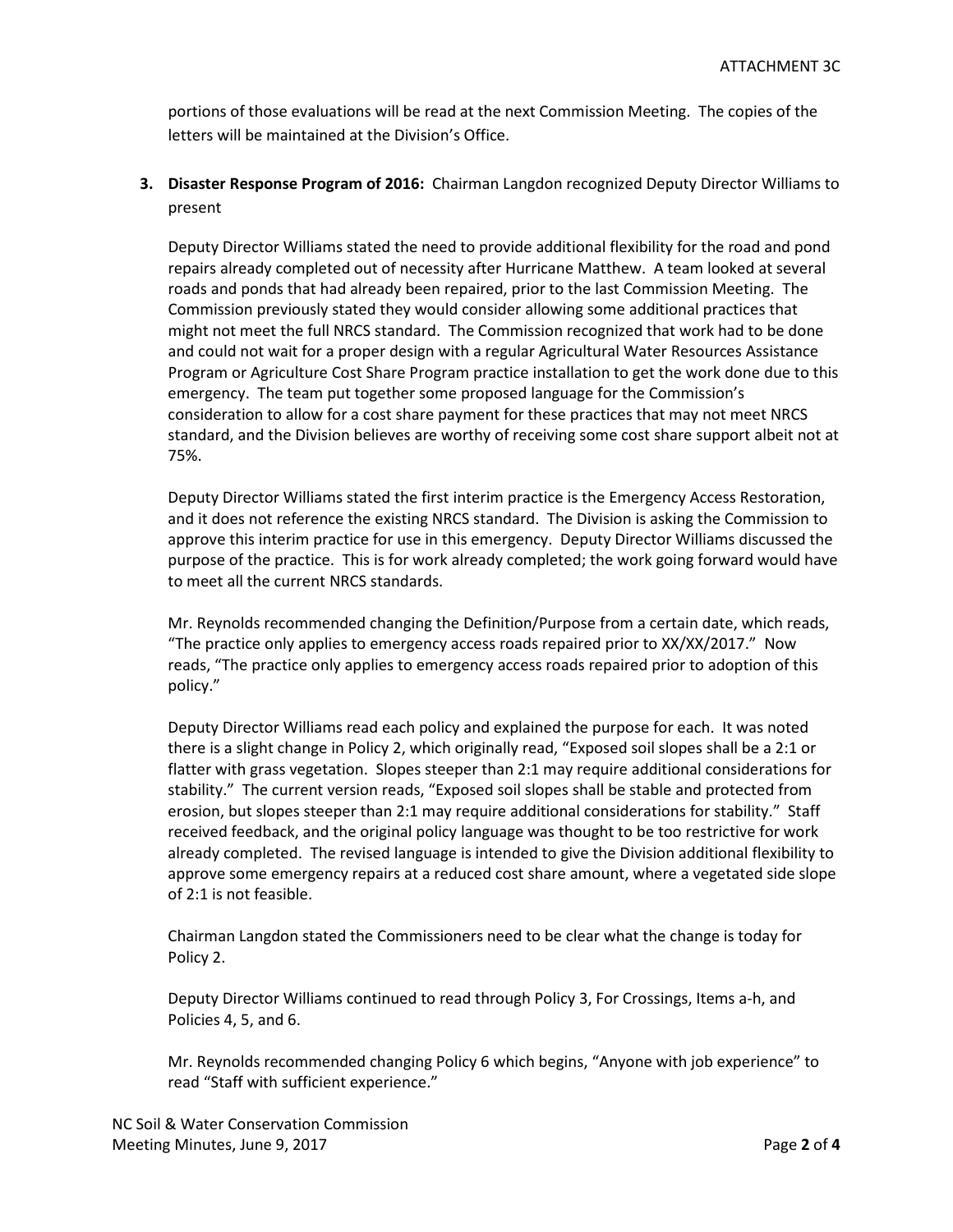Commissioner Knox asked about Policy 4 with regards to the cost share rate not exceeding 40% of the average cost. Deputy Director Williams stated 40% was still a significant contribution to the cost of restoration. District Boards could approve a lower cost share rate than 40%. This is a maximum cost share percentage but not an absolute percentage. Commissioners Collier and Knox agree 40% is a good percentage.

Commissioner Willis stated the individual districts need some leeway; let the Boards decide the percentage, if the practice was made to the same NRCS standard or even better. Chairman Langdon agrees with this point. Director Cox stated where the practice can be certified to meet NRCS standard, they will be provided 75% cost share. The Division is trying to make an exception for those that have already made an emergency repair and clearly could not be certified that they meet the normal practice standard. The Division is not saying that people who have made repairs today cannot receive the full cost share amount, if they meet the standard. If a practice is improved to meet the standard, they can get 75% cost share.

Chairman Langdon asked for a motion. Commissioner Willis motioned to approve the practice for cost share support for Emergency Access Restoration and Commissioner Hogan seconded. Motion carried.

Deputy Director Williams stated the next interim practice is the Emergency Agricultural Pond Repair/Retrofit. Anyone starting their restoration project now would need to meet the NRCS standard. This would be an option, if their repairs already completed can meet standard; they would qualify for 75% cost share or 90% cost share. If they cannot meet NRCS standard, they could potentially qualify for 40% cost share, which would be the maximum.

The Definition/Purpose under the Emergency Agricultural Pond Repair/Retrofit changed from a certain date, which reads, "This practice only applies to ponds repaired due to emergency prior to XX/XX/2017." The current version reads, "This practice only applies to ponds repaired due to emergency prior to adoption of this policy."

Mr. Reynolds recommended changing Policy 2a from "by an individual with job experience" to "by staff with sufficient job experience."

Deputy Director Williams continued to read Policies 2b-d through 10.

Deputy Director Williams stated this practice is being done through the existing AgWRAP Program, where the existing Agricultural Pond Repair/Retrofit Practice is used for those pond repairs that can meet the standard.

Chairman Langdon asked for a motion. Commissioner Hughes motioned to approve the practice for Emergency Agricultural Pond Repair/Retrofit and Commissioner Collier seconded. Motion carried.

**4. AgWRAP Pond and Pond Repair/Retrofit Contract Extension Policy Exception Request:** Chairman Langdon recognized Ms. Julie Henshaw to present

Ms. Henshaw presented a request for policy exception of the District Supervisor requirement to attend the first Commission meeting of the new fiscal year and request an in-person extension

NC Soil & Water Conservation Commission Meeting Minutes, June 9, 2017 **Page 3** of 4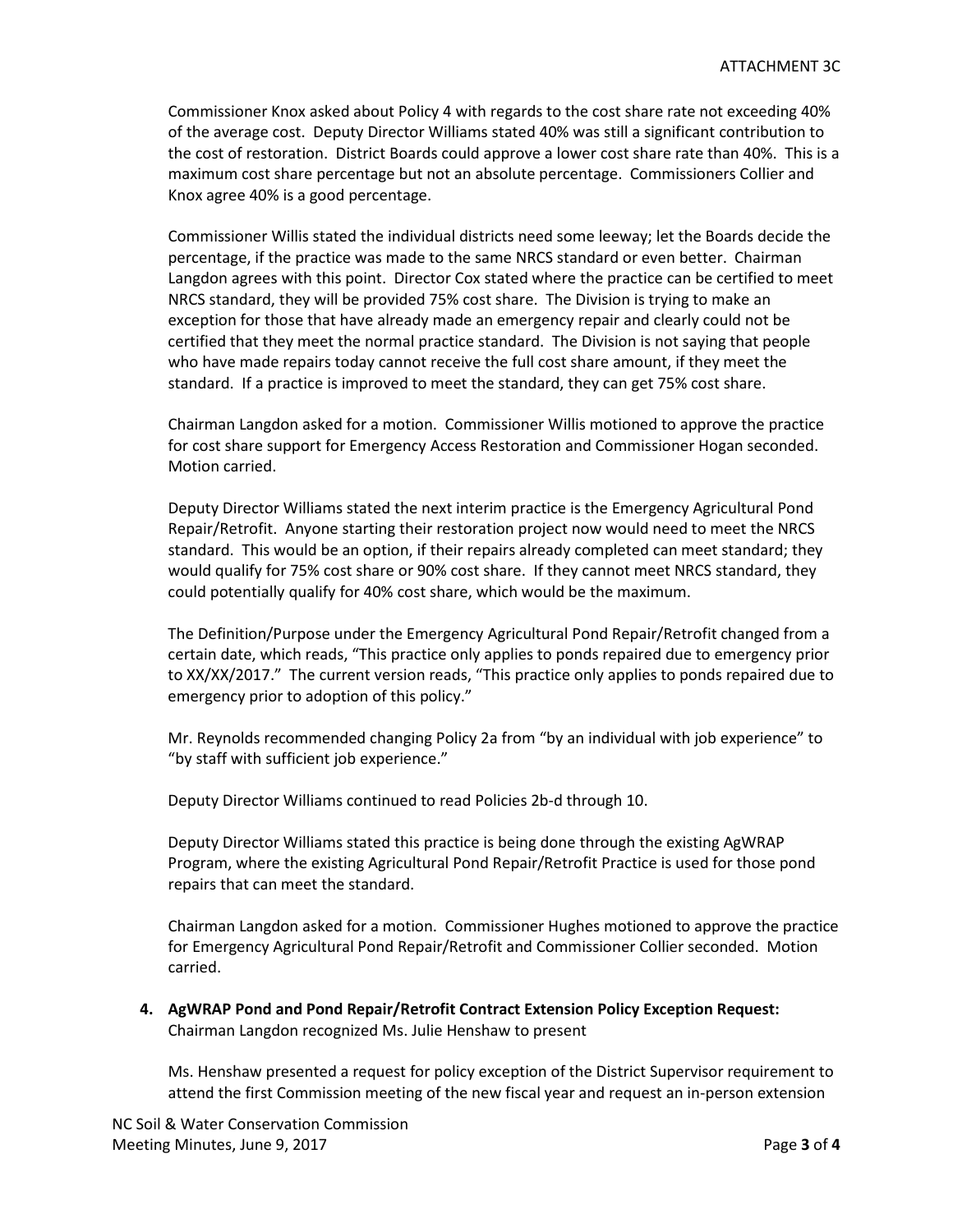for all Agricultural Water Resources Assistance Program (AgWRAP) pond and pond repair/retrofit contracts that are scheduled to expire on June 30, 2017. Districts will still follow the process to request a contract extension as described in the Criteria for Extension of Previous Program Year Contracts Policy, with the exception of the supervisor attendance.

Chairman Langdon asked for a motion. Commissioner Collier motioned to approve the AgWRAP Pond and Pond Repair/Retrofit Contract Extension Policy Exception Request and Commissioner Knox seconded. Motion carried.

Deputy Director Williams stated the Division will schedule teleconferences to educate the Districts with regards to these policies.

**Adjournment:** Meeting adjourned at 1:53 p.m.

 $W_{\mathscr{C}}$  $\frac{1}{2}$ 

Vernon N. Cox, Director **N. Cox, Director** Miklund, Recording Secretary Division of Soil & Water Conservation, Raleigh, N.C.

*These minutes were approved by the North Carolina Soil & Water Conservation Commission on July 19, 2017.*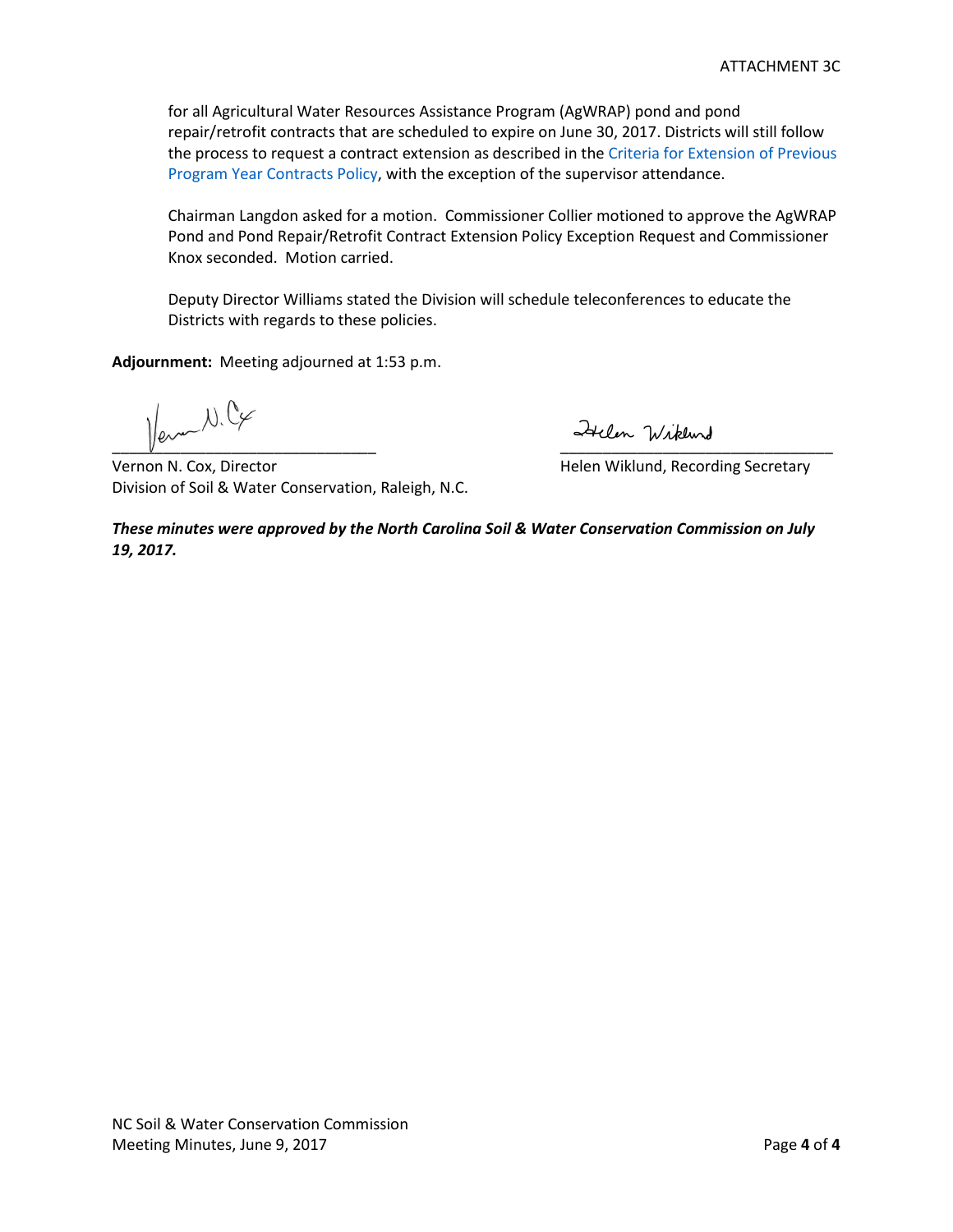#### **NORTH CAROLINA SOIL AND WATER CONSERVATION COMMISSION RALEIGH, NORTH CAROLINA BUSINESS SESSION AGENDA TELECONFERENCE** *DRAFT*

#### **BUSINESS SESSION**

Archdale Building Room #425G 512 N. Salisbury Street Raleigh, NC 27604 June 9, 2017 Adobe Connect Pro Address: <https://ncag.adobeconnect.com/swcommission/> Meet-Me Conference #: (919) 733-2511 1:00 p.m.

#### **I. CALL TO ORDER**

The State Government Ethics Act mandates that at the beginning of any meeting the Chair reminds all the members of their duty to avoid conflicts of interest and inquire as to whether any member knows of any conflict of interest or potential conflict with respect to matters to come before the Commission. If any member knows of a conflict of interest or potential conflict, please state so at this time.

#### **II. PRELIMINARY – Business Meeting**

|    | Welcome                                                                                          | Chairman John Langdon |
|----|--------------------------------------------------------------------------------------------------|-----------------------|
| Ш. | <b>BUSINESS</b>                                                                                  |                       |
|    | Approval of Agenda<br>1.                                                                         | Chairman John Langdon |
|    | Reading of Statements of Economic Interest<br>2.                                                 | Mr. Phillip Reynolds  |
|    | Disaster Response Program of 2016<br>3.                                                          | Mr. David Williams    |
|    | AgWRAP Pond and Pond Repair/Retrofit Contract Extension<br>4.<br><b>Policy Exception Request</b> | Ms. Julie Henshaw     |

**IV. ADJOURNMENT**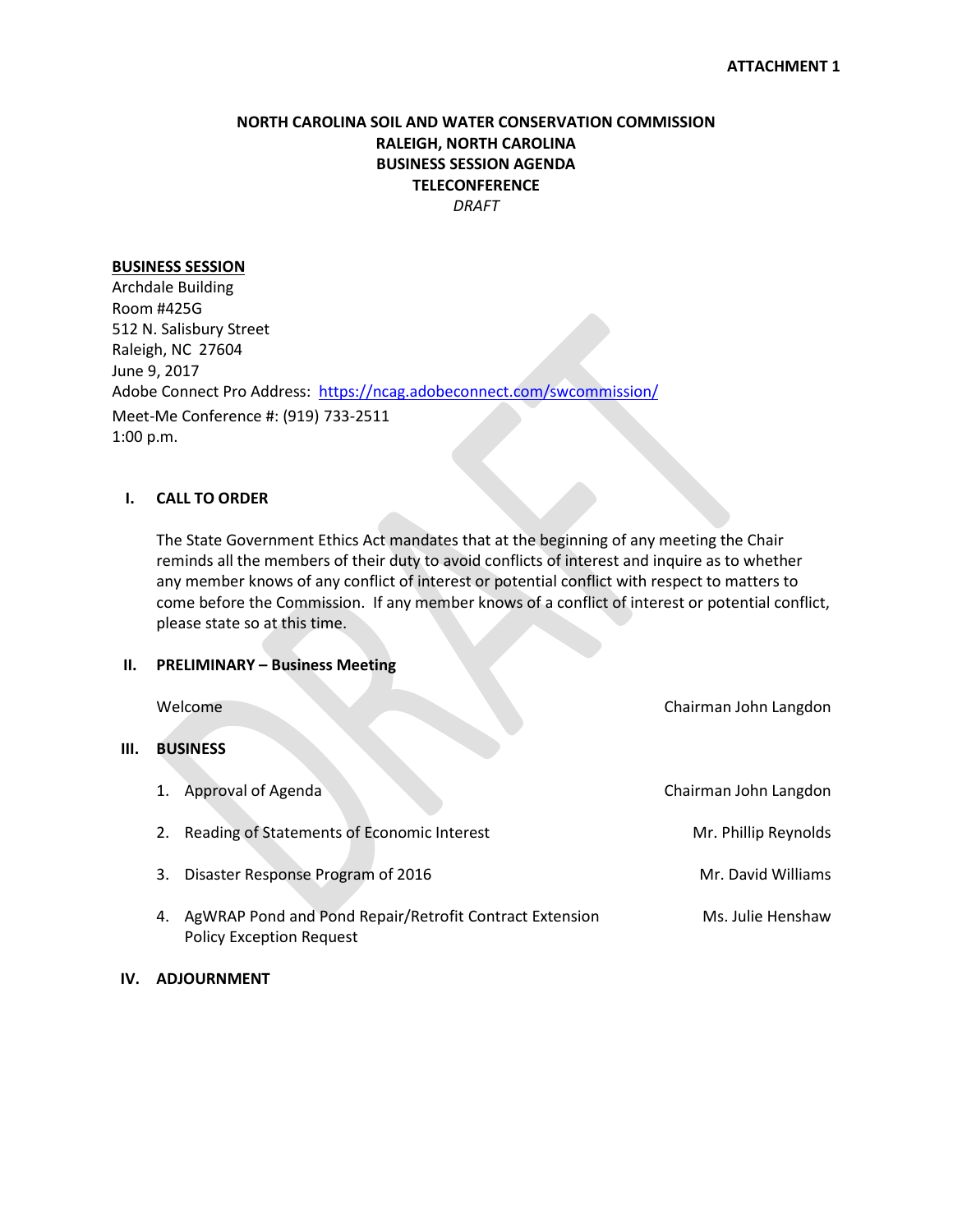## **Emergency Access Restoration**

#### Definition/Purpose

Repair or stabilization of existing access roads utilized for agricultural operations, including roads to existing crop fields, pastures, livestock production facilities, agricultural structures, or forestland incidental to agricultural land. The practice only applies to emergency access roads repaired prior to adoption of this policy.

#### **Policies**

- 1. The road shall be for agricultural use only.
- 2. Side slopes must be stable. Exposed soil slopes shall be stable and protected from erosion, but slopes steeper than 2:1 may require additional considerations for stability. Rock side slopes must be 1:1 or flatter.
- 3. For crossings:
	- a. At a minimum, culverts must convey the peak discharge from a 2-year, 24-hour storm event.
	- b. Culverts shall be reinforced concrete, corrugated metal or corrugated high-density polyethylene. Other materials may be used with Division approval.
	- c. Culvert sections must be joined with a water-tight coupling.
	- d. Culvert must be installed such that outlet grade is stable.
	- e. This practice does not apply for bridge crossings.
	- f. Top width must be sufficient for intended traffic to safely cross.
	- g. The crossing shall be adequately crowned over culvert to prevent overtopping of fill material. Divert flood flow around crossing using 10:1 (or flatter) approaches from both sides.
	- h. Fill material must be clean soil and adequately compacted for road or crossing stability.
- 4. Cost share shall not exceed 40% of average cost (or actual cost with receipts for components with no established average cost).
- 5. Cooperators assisted with this practice are not eligible for cost share to repair the practice if it fails for a period of 5 years. However, the cooperator will be eligible to apply for cost share to replace the emergency restoration with a repair that meets the relevant NRCS standard.
- 6. Staff with sufficient experience on design/construction of Access Roads, Stream Crossings, or Structures for Grade Controls can be approved by the Division to approve comparable design/ constructions for this practice.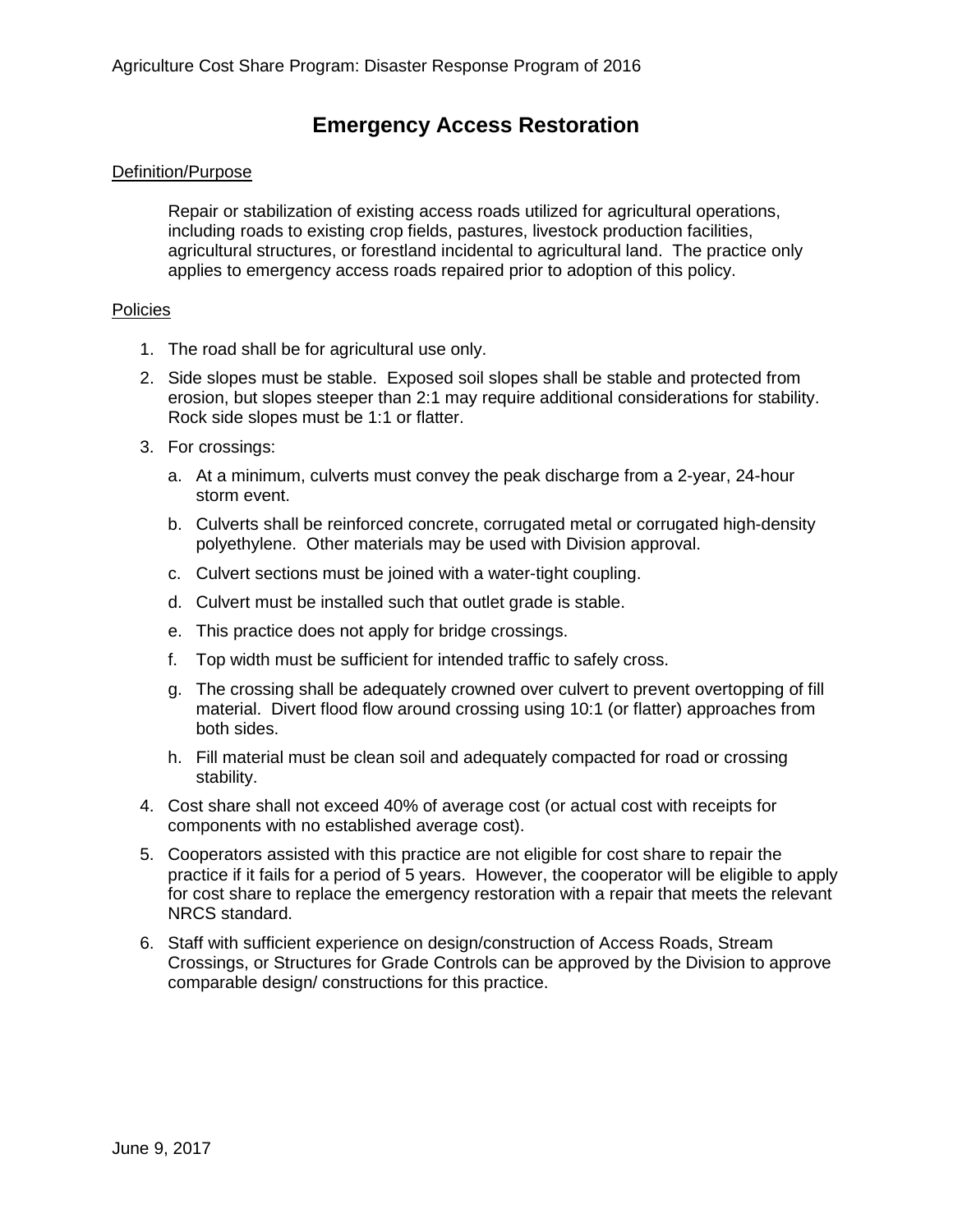## **Emergency Agricultural Pond Repair/Retrofit**

### **Definition/Purpose**

Repair of existing low-hazard agricultural pond systems. Benefits may include water supply, erosion control, flood control, and sediment and nutrient reductions from farm fields. This practice only applies to ponds repaired due to emergency prior to adoption of this policy.

## **Policies**

- 1. The pond shall be for agricultural use.
- 2. For projects involving dam or spillway repairs:
	- a. The Design and final repair/retrofit/expansion must be approved by a NC professional engineer or by staff with sufficient job experience on design/construction of Ponds, and approved by the Division to do comparable design/construction.
	- b. Side slopes and principle/auxiliary spillway sizing and installation shall meet specifications in the NRCS 378 Pond standard. Slopes must be stable and vegetated. Principle spillway must be installed such that outlet grade is stable (including rip rap or stilling basin, if needed).
	- c. Fill material must be a suitable soil and adequately compacted for dam sealing and structural stability.
	- d. A modified Emergency Action Plan shall be completed for all repairs.
- 3. Trees six inches in diameter or greater can remain in the embankment if they are not dead or unhealthy, and if they are located such that they could not pose structural damage to dam, pipes, or spillway structures etc. All other trees, shrubs and woody vegetation shall be removed as noted in the Operation and Maintenance Plan.
- 4. Livestock shall be excluded from the dam and spillway. Consider the need to protect the auxiliary spillway from traffic if used more than 3 times/week or need access immediately following a rainfall event to prevent rutting.
- 5. Cooperators are responsible for obtaining and complying with all required permits.
- 6. Minimum life of BMP is 5 years.
- 7. It is the producer's responsibility to ensure the entire structure is maintained for the life of the contract (5 yrs.). All woody vegetation must be kept off the repaired portion(s) of the dam, structures, and emergency spillway. In the event the landowner chooses not to act on deficiencies noted by the engineer and the structure fails, the landowner is not eligible for additional cost share and will be responsible for repairing the structure at their expense or repayment of cost share funds based on a prorated amount. However, the cooperator will be eligible to apply for cost share to replace the emergency restoration with a repair that meets the relevant NRCS standard.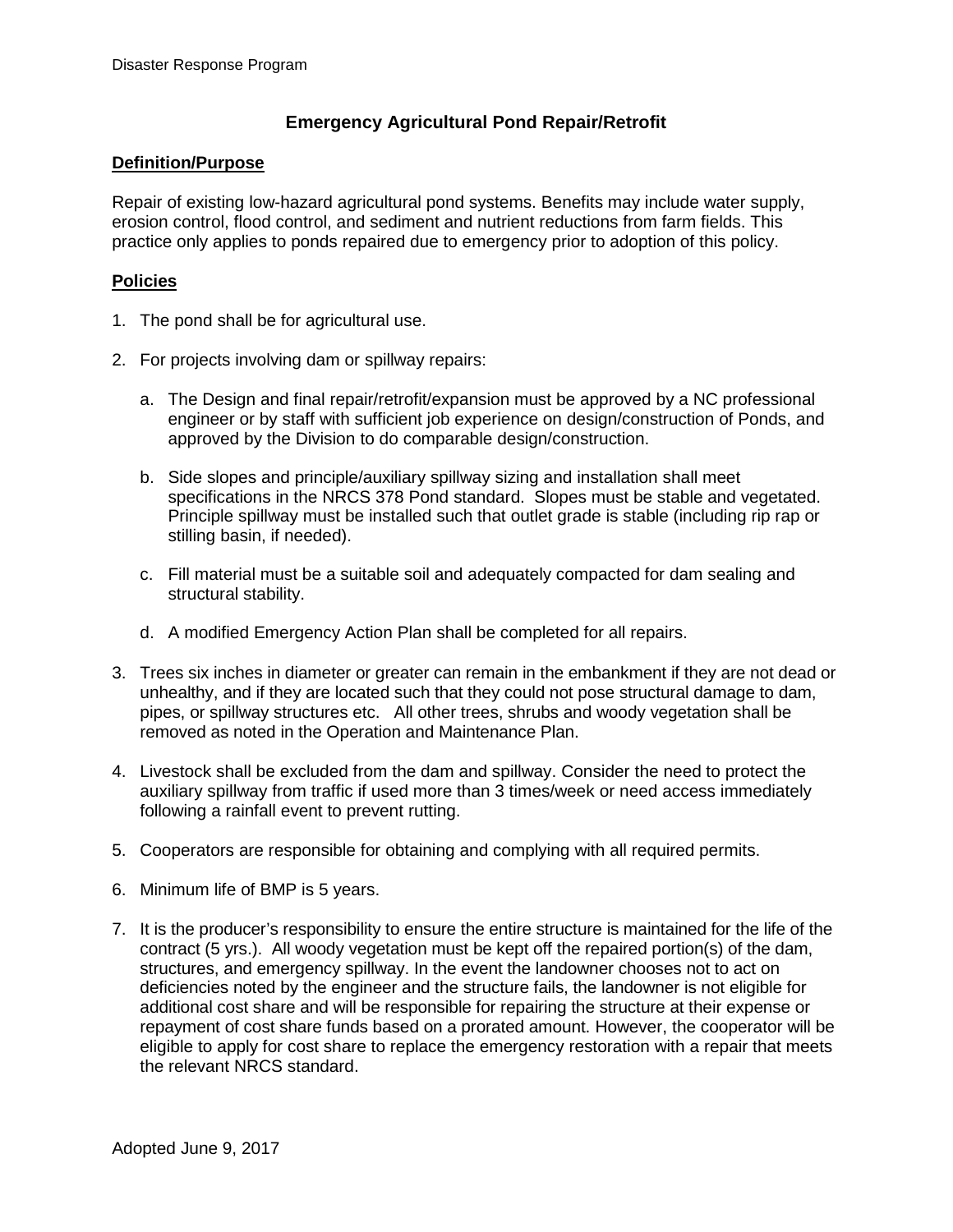- 8. Cost share shall not exceed 40% of average cost (or actual cost with receipts for components with no established average cost).
- 9. If the pond is no longer used for agriculture during the maintenance period, the cost share contract shall be considered out of compliance.
- 10. The District shall inspect the site annually during the maintenance period.